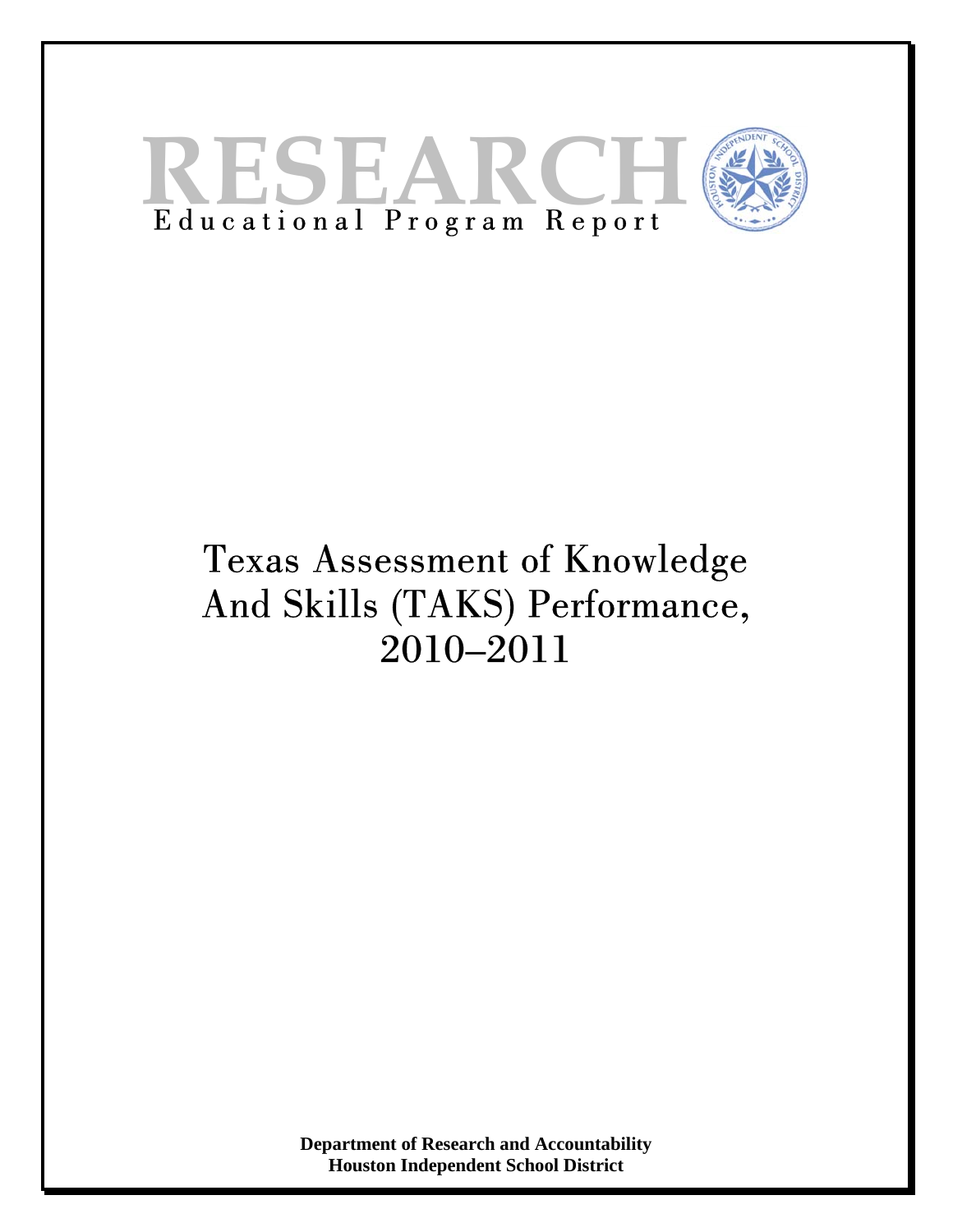

#### **2011 Board of Education**

**Paula M. Harris**  PRESIDENT

 **Manuel Rodríguez Jr**  FIRST VICE PRESIDENT

 **Anne Eastman**  SECOND VICE PRESIDENT

 **Carol Mims Galloway SECRETARY** 

 **Michael L. Lunceford**  ASSISTANT SECRETARY

 **Lawrence Marshall Greg Meyers Harvin C. Moore Juliet K. Stipeche**

 **Terry B. Grier, Ed.D.**  SUPERINTENDENT OF SCHOOLS

 **Carla Stevens**  ASSISTANT SUPERINTENDENT DEPARTMENT OF RESEARCH AND ACCOUNTABILITY

 **Susan L. Walden, Ph.D. Chih-Hsun Huang, Ed.D.**  RESEARCH SPECIALISTS

 **Michael M. Thomas**  RESEARCH MANAGER

**Houston Independent School District** 

Hattie Mae White Educational Support Center 4400 West 18th Street Houston, Texas 77092-8501

Website: www.houstonisd.org

It is the policy of the Houston Independent School District not to discriminate on the basis of age, color, handicap or disability, ancestry, national origin, marital status, race, religion, sex, veteran status, or political affiliation in its educational or employment programs and activities.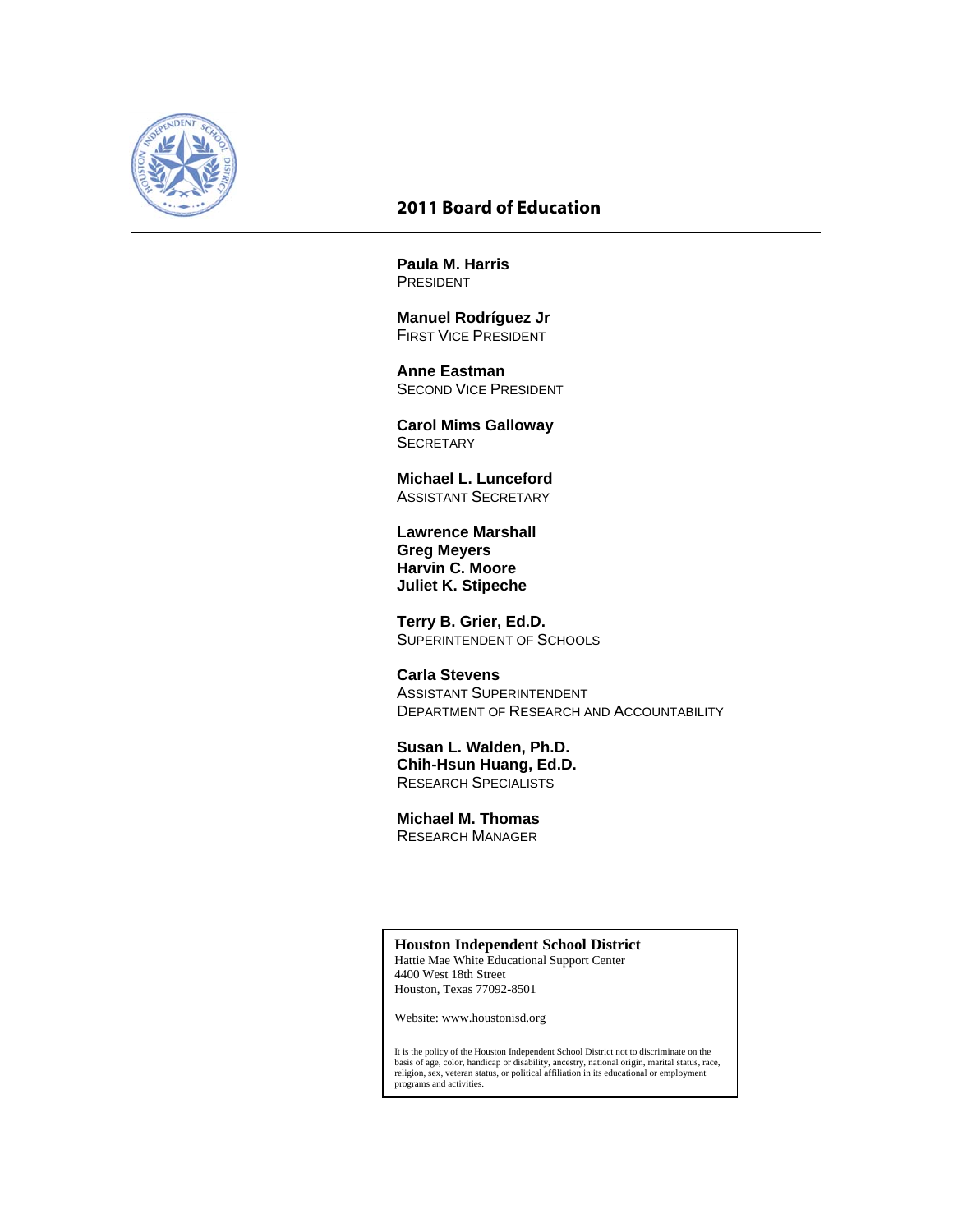

## Texas Assessment of Knowledge and Skills (TAKS) 2010–2011

## TABLE OF CONTENTS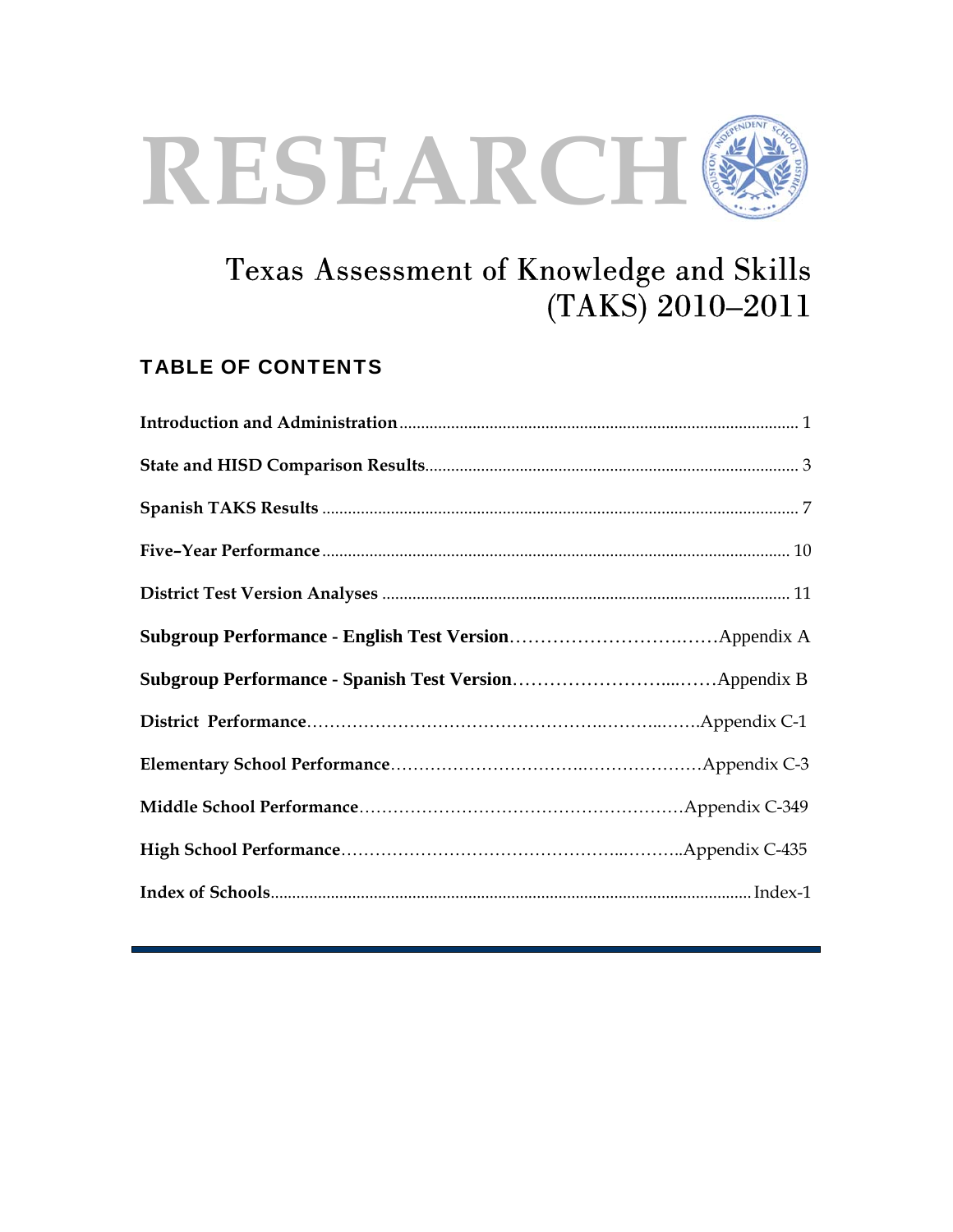### **District and School Texas Assessment of Knowledge and Skills (TAKS) Performance, Spring 2011**

#### **Introduction**

The Student Assessment Division of the Texas Education Agency has provided an overview of testing in the State of Texas. The following information is extensively quoted from their guide "Interpreting Assessment Reports, Spring 2003." For over twenty years, as required by state statute, Texas assessed minimum basic skills in reading, mathematics, and writing, first with the Texas Assessment of Basic Skills (TABS) tests (1980–1984) and then with the Texas Educational Assessment of Minimum Skills (TEAMS) examinations (1985–1989). Changes in state law required a new expanded criterion-referenced program, the Texas Assessment of Academic Skills (TAAS), be administered from the fall of 1990 to the spring of 2002, and a high school coursespecific assessment system, the Texas end-of-course exams, be administered from the spring of 1994 to the spring of 2002. Recent changes in state law required a new expanded criterionreferenced program, the Texas Assessment of Knowledge and Skills (TAKS) beginning in the spring of 2003.

TAKS is a completely reconceived testing program. It includes more of the state curriculum, the Texas Essential Knowledge and Skills (TEKS), than TAAS did and asks questions in more authentic ways. The connection between the state curriculum, the TEKS, and the TAKS program has been strengthened so that students, schools, parents, and the general public receive meaningful information about what Texas students know and are able to do.

|                       | Table 1: The TAKS Examination Schedule for Spring 2011 |                          |  |  |  |  |  |  |
|-----------------------|--------------------------------------------------------|--------------------------|--|--|--|--|--|--|
| Subject/Subtest       | <b>Grade Level</b>                                     | <b>Date Administered</b> |  |  |  |  |  |  |
| Writing               | 4, 4 Spanish, 7                                        | March 1, 2011            |  |  |  |  |  |  |
| English/Language Arts | 10, 11                                                 | March 1, 2011            |  |  |  |  |  |  |
| Reading               | 9                                                      | March 1, 2011            |  |  |  |  |  |  |
|                       |                                                        |                          |  |  |  |  |  |  |
| <b>Mathematics</b>    | 5, 5 Spanish, 8                                        | April 4, 2011            |  |  |  |  |  |  |
| Reading               | 5, 5 Spanish, 8                                        | April 5, 2011            |  |  |  |  |  |  |
| <b>Mathematics</b>    | $3-4$ , $3-4$ Spanish, $6-7$ , 10                      | April 26, 2011           |  |  |  |  |  |  |
| Reading               | 3-4, 3-4 Spanish, 6-7                                  | April 27, 2011           |  |  |  |  |  |  |
| <b>Mathematics</b>    | 11                                                     | April 27, 2011           |  |  |  |  |  |  |
| Science               | 5, 5 Spanish, 8, 10–11                                 | April 28, 2011           |  |  |  |  |  |  |
| <b>Mathematics</b>    | 9                                                      | April 28, 2011           |  |  |  |  |  |  |
| Social Studies        | $8, 10-11$                                             | April 29, 2011           |  |  |  |  |  |  |

#### **Administration of the TAKS Examination to HISD Students**

The TAKS Examination schedule (**Table 1**) lists the various subtests administered districtwide during the spring of 2011.

#### **Analysis of TAKS Examination Results**

Results for grades 3–11 from the English TAKS for reading and mathematics; writing grades 4 and 7; science grades 5, 8, 10, and 11; and social studies grades 8, 10 and 11 were examined in this report. Similarly, results for grades 3–5 from the Spanish TAKS for reading and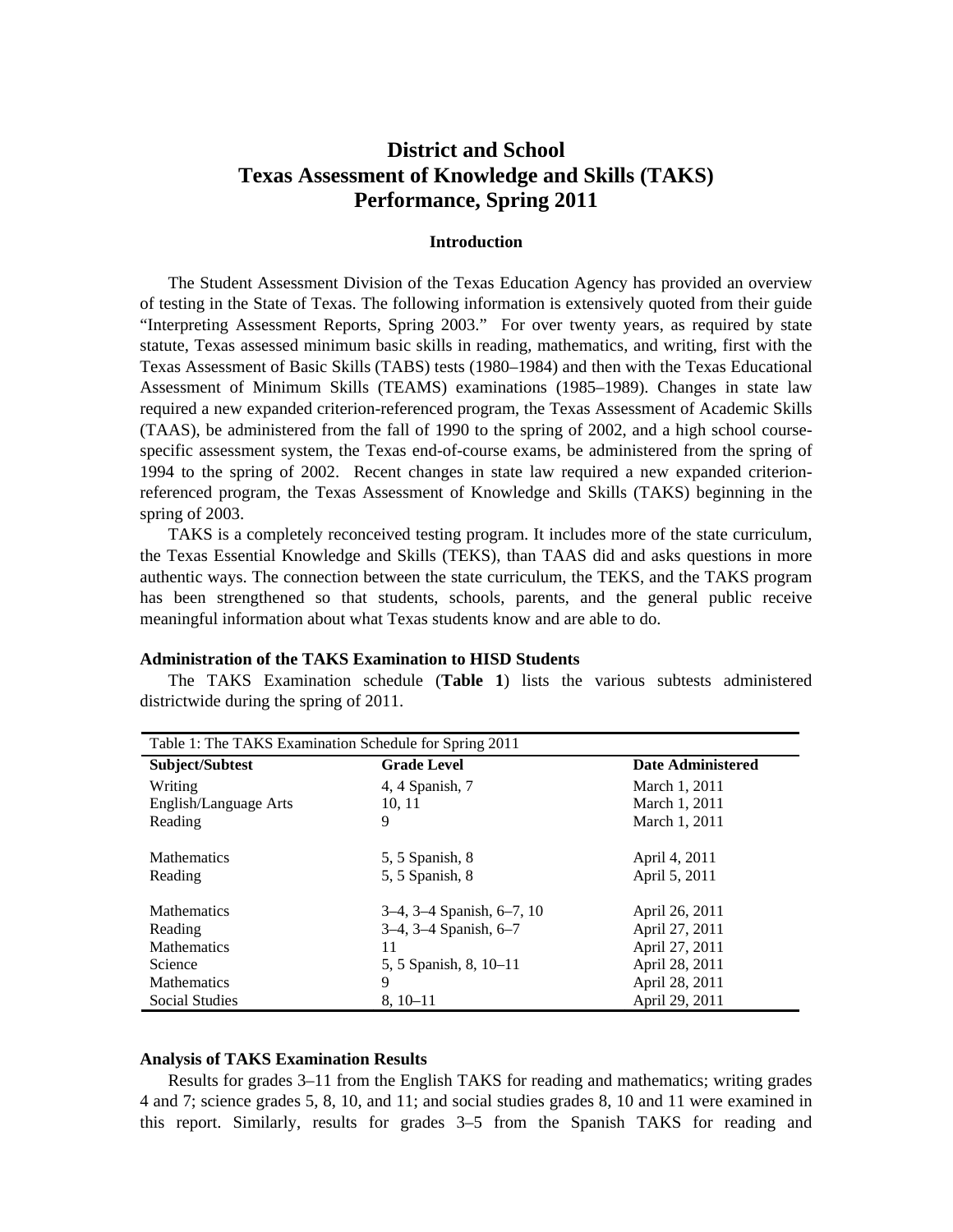mathematics, grade 4 for writing, and grade 5 for science are provided. All students are required to take the TAKS test except those who are exempt from it and are tested on an alternate instrument as dictated by their Individual Education Plan (IEP). Grades five and eight reading tests had three separate test administrations in 2011 due to the state's Student Success Initiative: April 5, May 18 (students not previously passing), and June 29 (students not previously passing). Grades 5 and 8 mathematics also had three administrations: April 4, May 17, and June 28. The TAKS reading and math results for grades five and eight reported in this report reflect the first administration. Districtwide results were compared to statewide performance for all students on both the English and Spanish versions of the TAKS. For comparison purposes, two years of data were reported.

In November of 2002, the Texas State Board of Education approved the passing standards for the TAKS test in grades 3–11 recommended by a panel of experts. As such, the State Board adopted a three-year transitional phase-in process. As of 2008, the passing standards for all subjects and grade levels were at the panel recommended level. For Exit-level retesters, the passing standard is set at the state passing standard when the students were in tenth grade.

The TEA Code, Section 39.03, required the development of a vertical scale to assess student performance on the Texas Assessment of Knowledge and Skills (TAKS) in reading and mathematics in grades 3–8. Starting in 2010, vertical scales will be the only scale provided for grades 3–8 in the subjects of reading and mathematics. These scale scores range from 0-1000 and allow users to chart progress from grade to grade. Vertical scale scores from different subjects and language versions can not be compared. All other grades and subjects will continue using the same horizontal scale that has been used in the past. Those results are reported as percent "met standard," which corresponds to a scale score of 2100 and the percent "commended," which is a scale score of 2400. As in 2010, the 2011 results from Special Education students who took the TAKS (Accommodated) [TAKS-A] are included in the overall results.

A section of tables and figures comparing the met standard and commended performance data for HISD and the state is included in this report. Information at the district level was also categorized by student groups for race/ethnicity, gender, economically disadvantaged status, LEP status, and special education. Results for the interaction of race/ethnicity and gender are also included. Furthermore, the campus-level section of this report provides data for all students tested in English, all students tested in Spanish, and a summary section for all students who took the TAKS regardless of language version.

Starting in the spring of 2008, the Texas Education Agency unveiled its complete testing program centered around the philosophy of ensuring that all students are tested on an appropriate measure. The test version options include: the Texas Assessment of Knowledge and Skills (TAKS), TAKS-Accommodated (TAKS-A), TAKS-Modified (TAKS-M), TAKS-Alternate (TAKS-ALT), and TAKS-LAT (Linguistically Accommodated Testing). Included in this report are the total number of students tested in Reading/ELA and Mathematics and the numbers and percents of students tested on each of the available test versions. The information presented combines students who tested in English and Spanish and is derived from the information provided on each answer document submitted by the individual campuses.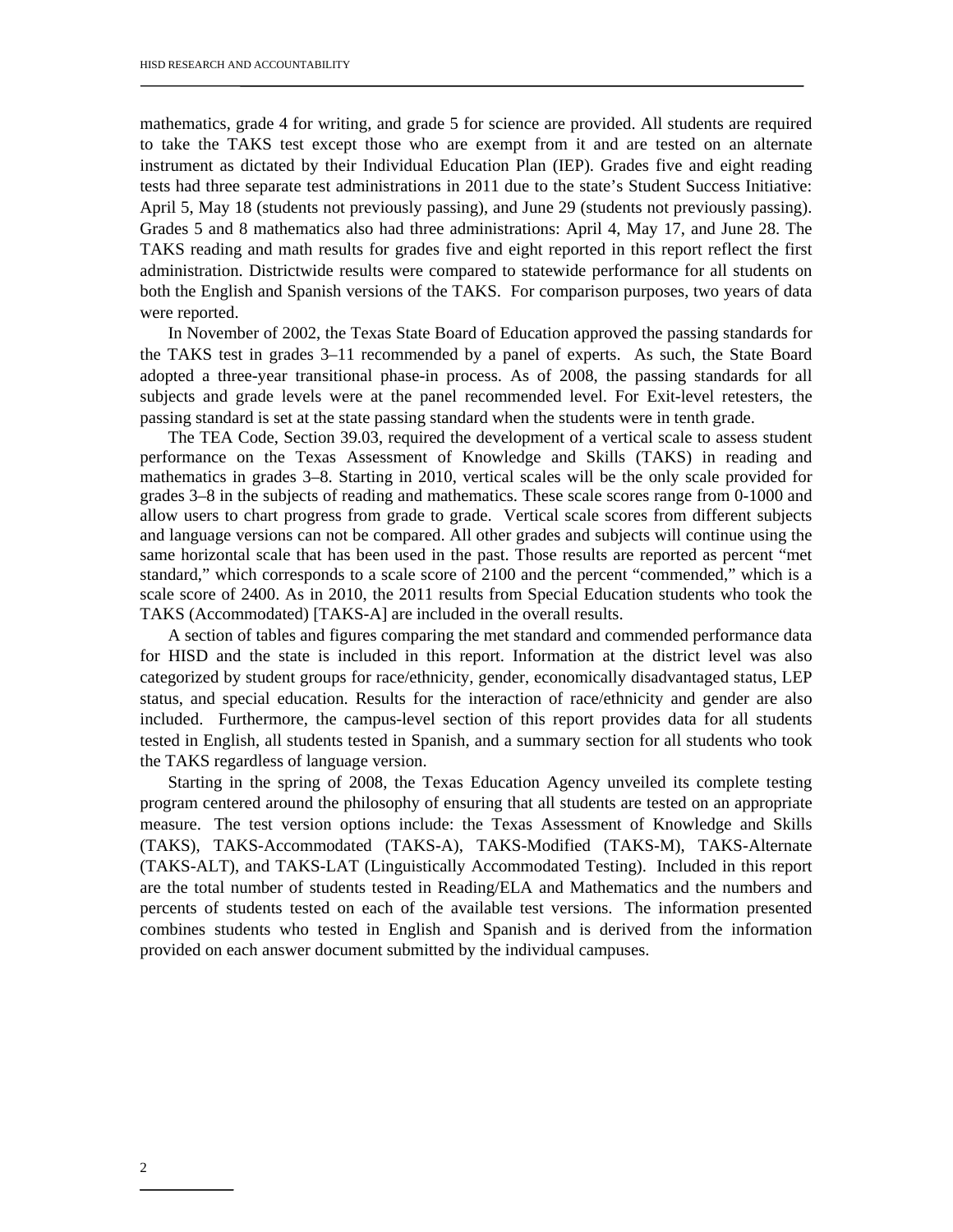#### **State and HISD Comparison Results**

#### **English TAKS Results for All Students**

The state TAKS exam results for students who took the English version were compared to HISD districtwide results for grades 3–11. This process also included a comparison of state and HISD results in all of the TAKS content areas. The data analyzed in this section include results from both non-Special Education and Special Education students tested on the TAKS and TAKS-A exams. The information regarding the HISD and state comparisons for reading, mathematics, writing, science, social studies, and all tests taken is presented in **Tables 2–6**. The percent meeting the TAKS passing standard and the percent earning the commended status are included in the analysis. The 2010 and 2011 results for grades five and eight reading and math are from the first administration.

#### *Reading*

State and HISD reading (grades 3–9) and English Language Arts (grades 10 and 11) results on the English version of the TAKS from 2010 and 2011 were examined. The results from a comparative analysis of these data are presented in **Table 2**.

| Table 2: State and HISD English TAKS Results in Reading (Grades 3-9) and English |                 |         |         |       |         |                                                                      |           |  |  |
|----------------------------------------------------------------------------------|-----------------|---------|---------|-------|---------|----------------------------------------------------------------------|-----------|--|--|
|                                                                                  |                 |         |         |       |         | Language Arts (Grades 10-11) and Total for All Students: Spring 2010 |           |  |  |
|                                                                                  | and 2011        |         |         |       |         |                                                                      |           |  |  |
|                                                                                  |                 |         | 2010    |       |         | 2011                                                                 |           |  |  |
|                                                                                  |                 |         |         | Avg.  |         |                                                                      | Avg.      |  |  |
|                                                                                  | <b>District</b> | Percent | Percent | Scale | Percent | Percent                                                              | Scale     |  |  |
| Grade                                                                            | / Texas         | Passing | Commend | Score | Passing | Commend                                                              | Score     |  |  |
| 3                                                                                | <b>HISD</b>     | 89      | 43      | 616   | 87      | 39                                                                   | 600       |  |  |
|                                                                                  | <b>State</b>    | 92      | 46      | 627   | 89      | 41                                                                   | 608       |  |  |
| $\overline{4}$                                                                   | <b>HISD</b>     | 81      | 23      | 634   | 83      | 34                                                                   | 645       |  |  |
|                                                                                  | <b>State</b>    | 86      | 28      | 651   | 85      | 36                                                                   | 652       |  |  |
| 5                                                                                | <b>HISD</b>     | 81      | 28      | 692   | 84      | 33                                                                   | 697       |  |  |
|                                                                                  | <b>State</b>    | 85      | 33      | 705   | 87      | 37                                                                   | 708       |  |  |
| 6                                                                                | <b>HISD</b>     | 81      | 27      | 712   | 81      | 31                                                                   | 721       |  |  |
|                                                                                  | <b>State</b>    | 86      | 32      | 728   | 84      | 35                                                                   | 733       |  |  |
| 7                                                                                | <b>HISD</b>     | 82      | 22      | 741   | 83      | 25                                                                   | 754       |  |  |
|                                                                                  | <b>State</b>    | 86      | 29      | 761   | 86      | 30                                                                   | 765       |  |  |
| 8                                                                                | <b>HISD</b>     | 87      | 37      | 797   | 87      | 38                                                                   | 799       |  |  |
|                                                                                  | <b>State</b>    | 91      | 46      | 818   | 89      | 45                                                                   | 814       |  |  |
| 9                                                                                | <b>HISD</b>     | 88      | 20      | 2238  | 83      | 25                                                                   | 2250      |  |  |
|                                                                                  | <b>State</b>    | 92      | 26      | 2272  | 89      | 31                                                                   | 2285      |  |  |
| 10                                                                               | <b>HISD</b>     | 87      | 13      | 2237  | 87      | 15                                                                   | 2256      |  |  |
|                                                                                  | <b>State</b>    | 90      | 16      | 2261  | 91      | 15                                                                   | 2270      |  |  |
| 11                                                                               | <b>HISD</b>     | 90      | 24      | 2279  | 92      | 19                                                                   | 2283      |  |  |
|                                                                                  | <b>State</b>    | 93      | 32      | 2308  | 95      | 22                                                                   | 2303      |  |  |
| <b>Total</b>                                                                     | <b>HISD</b>     | 85      | 26      | NA    | 85      | 29                                                                   | <b>NA</b> |  |  |
|                                                                                  | <b>State</b>    | 89      | 32      | NA    | 88      | 33                                                                   | <b>NA</b> |  |  |

• On the 2011 TAKS reading/English Language Arts tests, the state outperformed HISD in all grades at all levels of comparison, except for the percent commended in grade 10, which equaled the state's percent commended at 15.

3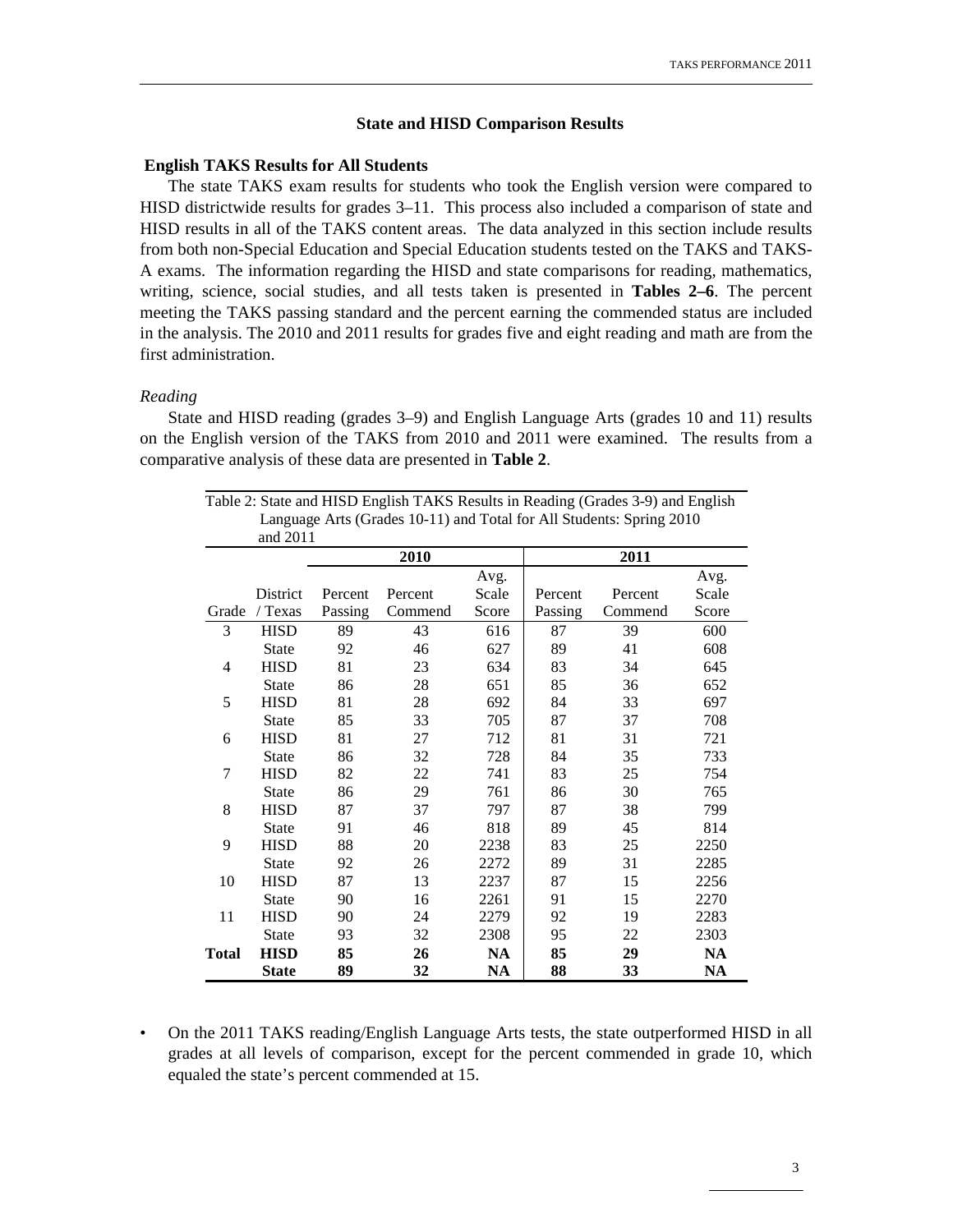• A gap analysis of the percent passing the 2011 TAKS reading test results between the state and HISD revealed that the district closed the gap with the state in 2011 at grades three through eight and overall.

#### *Mathematics*

State and HISD mathematics results on the English version of the TAKS for 2010 and 2011 were examined. The results from a comparative analysis of these data are presented in **Table 3**.

|              | Table 3: State and HISD English TAKS Results in Mathematics for All Students |         |         |           |         |         |       |  |  |
|--------------|------------------------------------------------------------------------------|---------|---------|-----------|---------|---------|-------|--|--|
|              | (Grades 3-11 and Total): Spring 2010 and 2011                                |         |         |           |         |         |       |  |  |
| 2010         |                                                                              |         |         |           |         | 2011    |       |  |  |
|              |                                                                              |         |         | Avg.      |         |         | Avg.  |  |  |
|              | District                                                                     | Percent | Percent | Scale     | Percent | Percent | Scale |  |  |
| Grade        | / Texas                                                                      | Passing | Commend | Score     | Passing | Commend | Score |  |  |
| 3            | <b>HISD</b>                                                                  | 83      | 28      | 579       | 85      | 32      | 589   |  |  |
|              | <b>State</b>                                                                 | 86      | 32      | 589       | 87      | 33      | 593   |  |  |
| 4            | <b>HISD</b>                                                                  | 87      | 36      | 654       | 88      | 39      | 661   |  |  |
|              | <b>State</b>                                                                 | 88      | 37      | 657       | 88      | 37      | 658   |  |  |
| 5            | <b>HISD</b>                                                                  | 85      | 40      | 698       | 86      | 41      | 702   |  |  |
|              | <b>State</b>                                                                 | 86      | 42      | 701       | 86      | 41      | 700   |  |  |
| 6            | <b>HISD</b>                                                                  | 79      | 27      | 711       | 83      | 31      | 723   |  |  |
|              | <b>State</b>                                                                 | 82      | 31      | 722       | 83      | 31      | 723   |  |  |
| 7            | <b>HISD</b>                                                                  | 78      | 19      | 734       | 80      | 22      | 740   |  |  |
|              | <b>State</b>                                                                 | 81      | 23      | 743       | 81      | 23      | 743   |  |  |
| 8            | <b>HISD</b>                                                                  | 75      | 20      | 759       | 78      | 22      | 767   |  |  |
|              | <b>State</b>                                                                 | 80      | 23      | 771       | 80      | 22      | 770   |  |  |
| 9            | <b>HISD</b>                                                                  | 64      | 20      | 2188      | 65      | 21      | 2198  |  |  |
|              | <b>State</b>                                                                 | 70      | 24      | 2227      | 70      | 24      | 2229  |  |  |
| 10           | <b>HISD</b>                                                                  | 68      | 15      | 2179      | 71      | 17      | 2193  |  |  |
|              | <b>State</b>                                                                 | 74      | 18      | 2205      | 74      | 18      | 2204  |  |  |
| 11           | <b>HISD</b>                                                                  | 87      | 22      | 2258      | 87      | 23      | 2276  |  |  |
|              | <b>State</b>                                                                 | 89      | 25      | 2273      | 90      | 25      | 2290  |  |  |
| <b>Total</b> | <b>HISD</b>                                                                  | 78      | 26      | <b>NA</b> | 80      | 28      | NA    |  |  |
|              | <b>State</b>                                                                 | 82      | 28      | <b>NA</b> | 82      | 29      | NA    |  |  |

- On the 2011 TAKS mathematics test, HISD equaled the state in the percent passing in grades four through six, and in the percent commended in grades five, six, and eight. HISD's grade six average scale score equaled the state's at 723, and HISD fifth graders outperformed the state on the average scale score.
- A gap analysis of the percent passing the 2011 TAKS mathematics test results between the state and HISD revealed that the district closed or eliminated the gap with the state in all grades except for eleven.

#### *Writing*

State and HISD writing results on the English version of the TAKS for 2010 and 2011 were examined. The results from a comparative analysis of these data are presented in **Table 4**.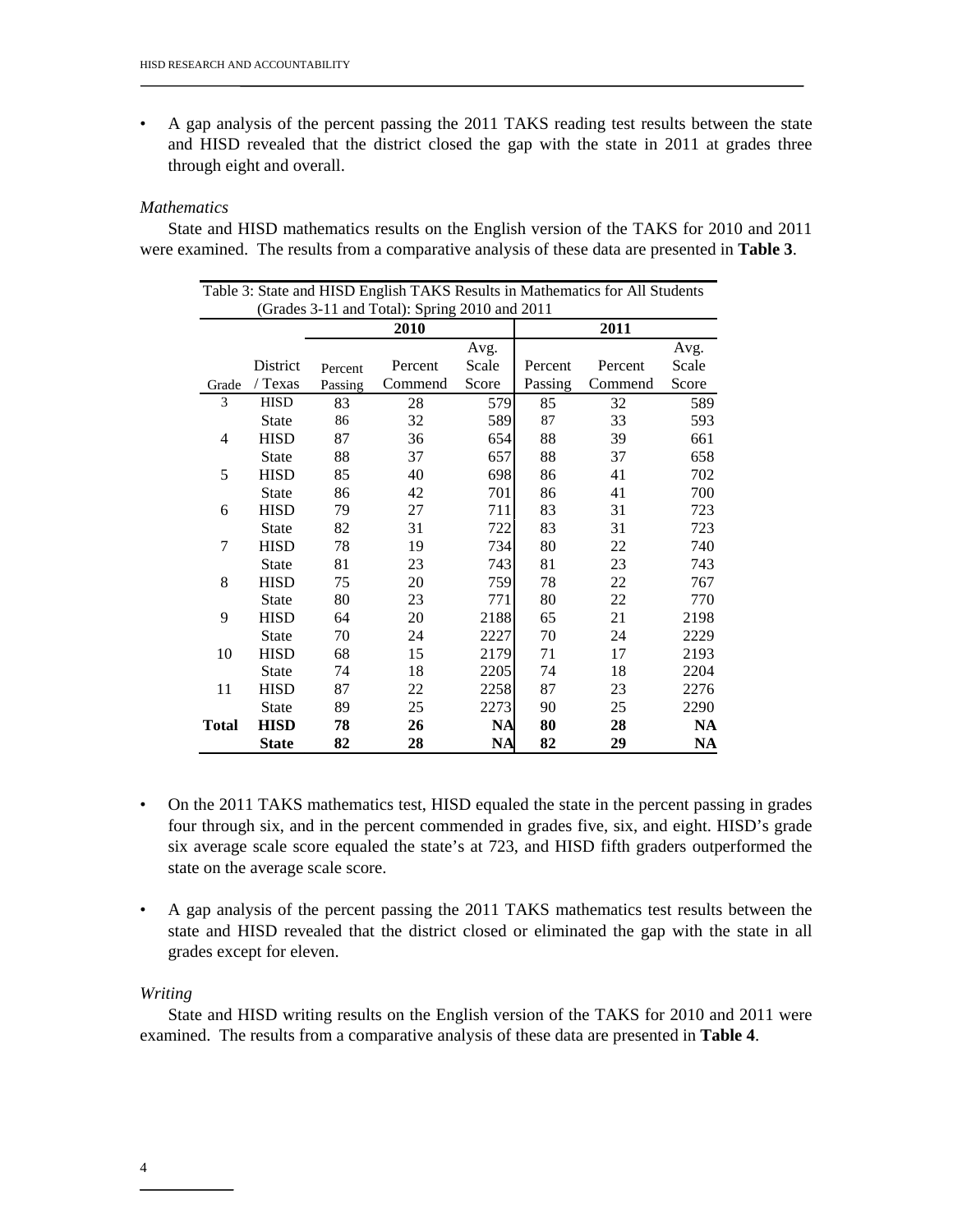|              |              |         | and Total): Spring $2010$ and $2011$ |            |         |         |            |  |
|--------------|--------------|---------|--------------------------------------|------------|---------|---------|------------|--|
|              |              |         | 2010                                 |            | 2011    |         |            |  |
|              | District/    | Percent | Percent                              | Avg. Scale | Percent | Percent | Avg. Scale |  |
| Grade        | Texas        | Passing | Commend                              | Score      | Passing | Commend | Score      |  |
| 4            | <b>HISD</b>  | 92      | 25                                   | 2333       | 90      | 27      | 2342       |  |
|              | <b>State</b> | 92      | 29                                   | 2343       | 90      | 28      | 2340       |  |
| 7            | <b>HISD</b>  | 93      | 32                                   | 2352       | 93      | 31      | 2363       |  |
|              | <b>State</b> | 95      | 36                                   | 2385       | 94      | 36      | 2380       |  |
| <b>Total</b> | <b>HISD</b>  | 92      | 28                                   | <b>NA</b>  | 91      | 29      | <b>NA</b>  |  |
|              | <b>State</b> | 93      | 33                                   | <b>NA</b>  | 92      | 32      | <b>NA</b>  |  |

Table 4: State and HISD English TAKS Results in Writing for All Students (Grades 4 and 7 and Total): Spring 2010 and 2011

- For the spring 2011 TAKS writing test, the state outperformed HISD on all measures for the seventh grade; however, district fourth graders equaled the state in the percent passing and outperformed the state on the average scale score on the 2011 writing TAKS.
- From 2010 to 2011, performance gaps on the TAKS writing test remained the same or decreased between HISD fourth and seventh graders and state fourth and seventh graders on all measures except for grade seven commended performance.

#### *Science and Social Studies*

State and HISD results on the English version of the TAKS for science and social studies for 2010 and 2011 were examined. The results from a comparative analysis of these data are presented in **Table 5**.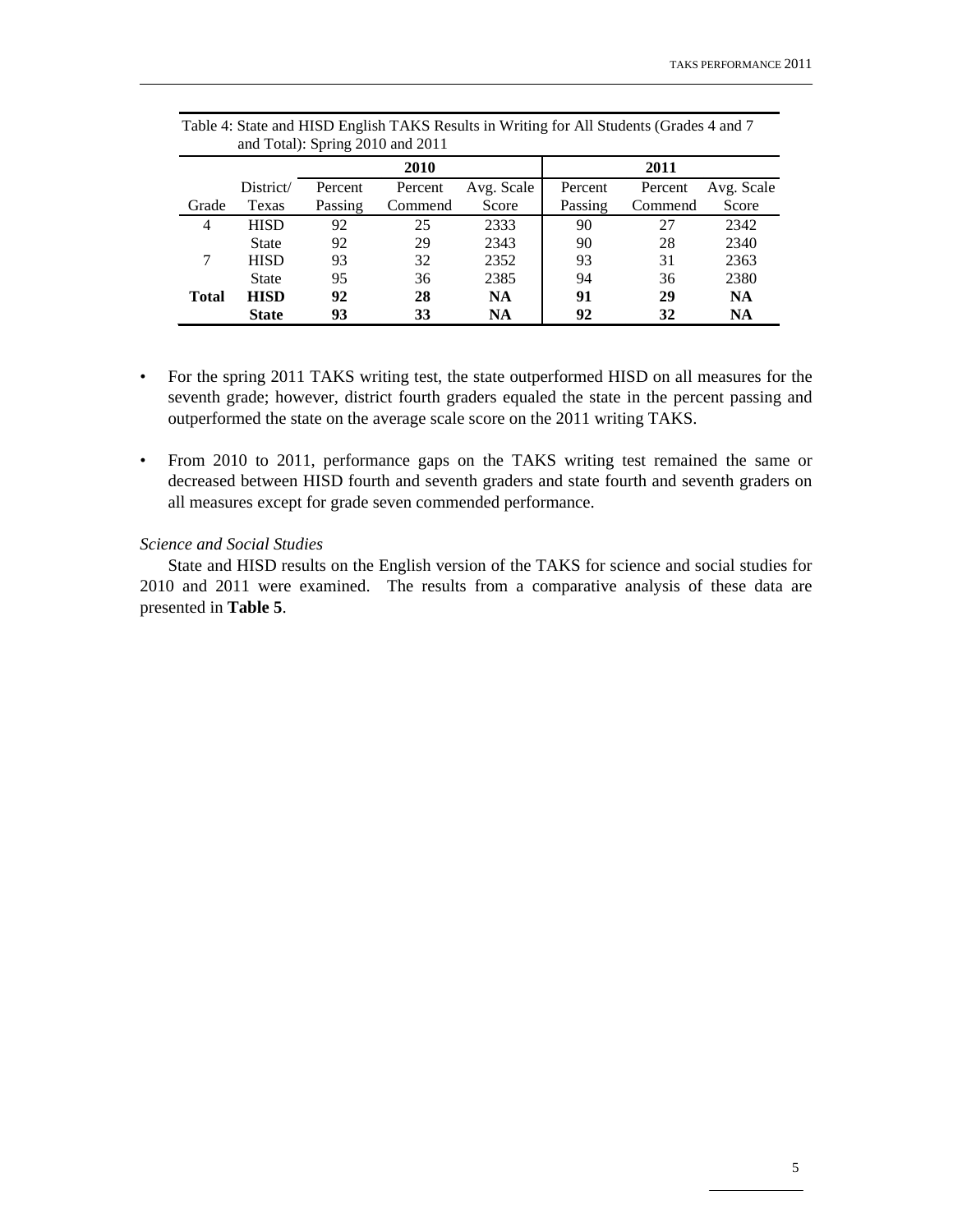|                       |              |         | 2010    |           | 2011    |         |           |  |
|-----------------------|--------------|---------|---------|-----------|---------|---------|-----------|--|
|                       |              |         |         | Avg.      |         |         | Avg.      |  |
|                       | District     | Percent | Percent | Scale     | Percent | Percent | Scale     |  |
| Grade                 | / Texas      | Passing | Commend | Score     | Passing | Commend | Score     |  |
| Science               |              |         |         |           |         |         |           |  |
| 5                     | <b>HISD</b>  | 87      | 41      | 2322      | 86      | 43      | 2334      |  |
|                       | <b>State</b> | 88      | 44      | 2337      | 87      | 45      | 2343      |  |
| 8                     | <b>HISD</b>  | 73      | 25      | 2236      | 78      | 28      | 2261      |  |
|                       | <b>State</b> | 78      | 30      | 2268      | 79      | 30      | 2274      |  |
| 10                    | <b>HISD</b>  | 66      | 14      | 2169      | 70      | 15      | 2185      |  |
|                       | <b>State</b> | 74      | 17      | 2206      | 76      | 18      | 2212      |  |
| 11                    | <b>HISD</b>  | 89      | 14      | 2241      | 88      | 23      | 2272      |  |
|                       | <b>State</b> | 91      | 18      | 2259      | 91      | 25      | 2287      |  |
| <b>Total</b>          | <b>HISD</b>  | 79      | 25      | <b>NA</b> | 81      | 29      | <b>NA</b> |  |
|                       | <b>State</b> | 83      | 28      | NA        | 83      | 30      | NA        |  |
| <b>Social Studies</b> |              |         |         |           |         |         |           |  |
| 8                     | <b>HISD</b>  | 94      | 35      | 2329      | 95      | 36      | 2338      |  |
|                       | <b>State</b> | 95      | 42      | 2359      | 95      | 42      | 2358      |  |
| 10                    | <b>HISD</b>  | 90      | 36      | 2322      | 92      | 38      | 2338      |  |
|                       | <b>State</b> | 93      | 42      | 2352      | 93      | 44      | 2357      |  |
| 11                    | <b>HISD</b>  | 97      | 50      | 2380      | 98      | 53      | 2397      |  |
|                       | <b>State</b> | 98      | 54      | 2395      | 99      | 58      | 2415      |  |
| <b>Total</b>          | <b>HISD</b>  | 94      | 40      | <b>NA</b> | 95      | 42      | <b>NA</b> |  |
|                       | <b>State</b> | 95      | 46      | NA        | 95      | 47      | <b>NA</b> |  |

Table 5: State and HISD English TAKS Results in Science (Grades 5, 8, 10, 11 and Total) and in Social Studies (Grades 8, 10, 11 and Total) for All Students: Spring 2010 and 2011

- For the spring 2011 TAKS science test, the state outperformed the HISD at all grade levels and for all measures of comparison although district students showed progress in closing the gaps in percent passing at grades eight and ten and overall.
- For the spring 2011 TAKS social studies test, the state outperformed HISD on all levels of comparison, except for the eighth grade, where district students equaled state students in the percent passing. The district also equaled the state for the percent passing for all grades combined. The district closed the performance gap with the state on the percent passing at all three grade levels from 2010 to 2011.

#### *All Tests Taken*

State and HISD results on the English version of the TAKS for all tests taken at each grade and for all grades totaled for 2010 and 2011 were examined. The results from a comparative analysis of these data are presented in **Table 6**. All tests taken cannot be calculated for grades with multiple administrations.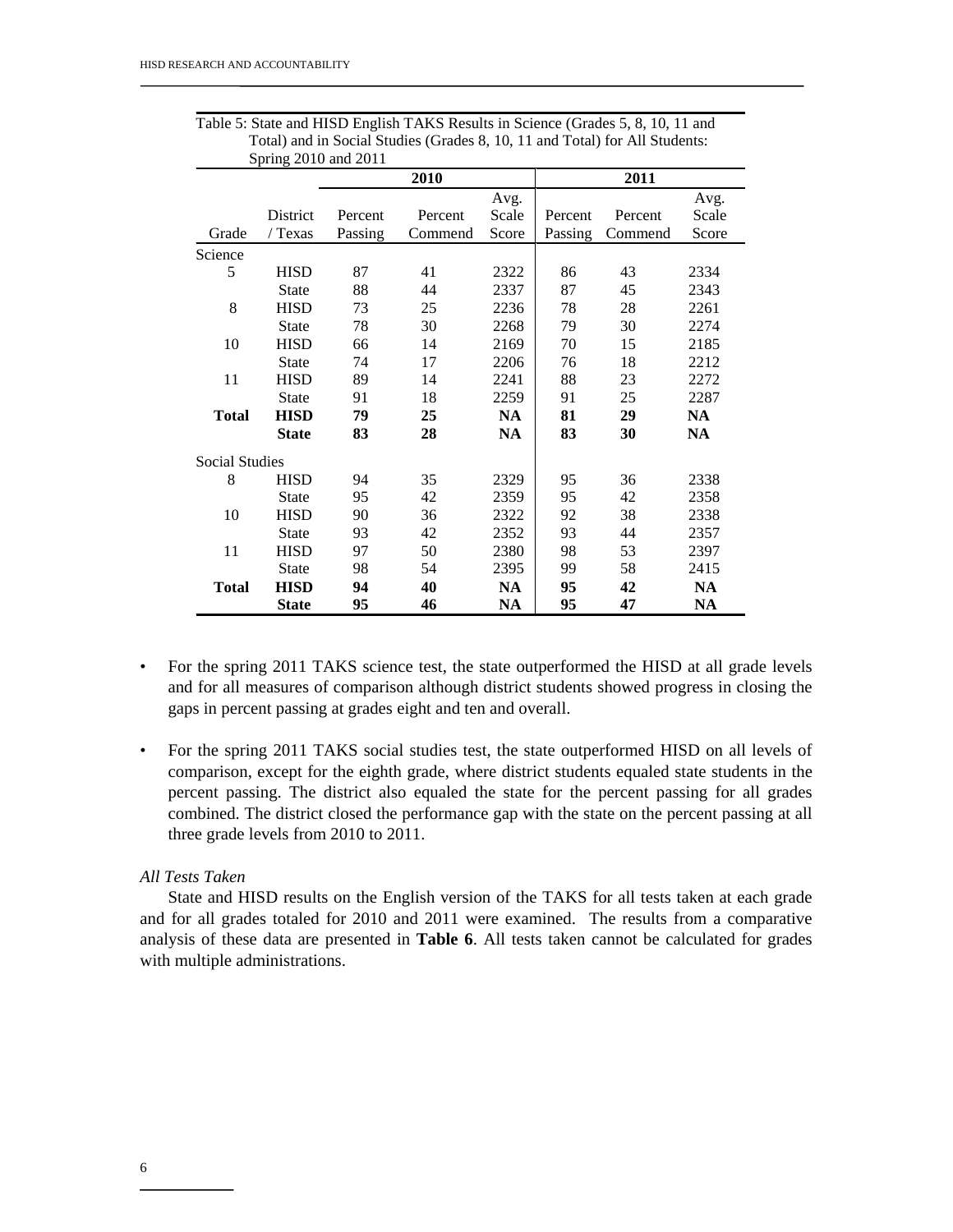|       | Students (Grades 3, 4, 6, 7, and 9-11 and Total): Spring 2010 and 2011 |         |         |         |         |  |  |  |  |  |
|-------|------------------------------------------------------------------------|---------|---------|---------|---------|--|--|--|--|--|
|       |                                                                        |         | 2010    | 2011    |         |  |  |  |  |  |
|       | District                                                               | Percent | Percent | Percent | Percent |  |  |  |  |  |
| Grade | / Texas                                                                | Passing | Commend | Passing | Commend |  |  |  |  |  |
| 3     | <b>HISD</b>                                                            | 79      | 22      | 80      | 23      |  |  |  |  |  |
|       | <b>State</b>                                                           | 83      | 25      | 83      | 25      |  |  |  |  |  |
| 4     | HISD                                                                   | 73      | 10      | 74      | 14      |  |  |  |  |  |
|       | <b>State</b>                                                           | 78      | 14      | 77      | 15      |  |  |  |  |  |
| 6     | <b>HISD</b>                                                            | 71      | 16      | 73      | 19      |  |  |  |  |  |
|       | <b>State</b>                                                           | 76      | 20      | 75      | 21      |  |  |  |  |  |
| 7     | <b>HISD</b>                                                            | 69      | 10      | 71      | 11      |  |  |  |  |  |
|       | <b>State</b>                                                           | 74      | 13      | 74      | 13      |  |  |  |  |  |
| 9     | <b>HISD</b>                                                            | 62      | 10      | 61      | 12      |  |  |  |  |  |
|       | <b>State</b>                                                           | 69      | 13      | 68      | 16      |  |  |  |  |  |
| 10    | <b>HISD</b>                                                            | 56      | 5       | 59      | 6       |  |  |  |  |  |
|       | <b>State</b>                                                           | 64      | 6       | 65      | 6       |  |  |  |  |  |
| 11    | <b>HISD</b>                                                            | 79      | 7       | 79      | 9       |  |  |  |  |  |
|       | State                                                                  | 82      | 9       | 84      | 10      |  |  |  |  |  |
| Total | <b>HISD</b>                                                            | 70      | 11      | 71      | 14      |  |  |  |  |  |
|       | <b>State</b>                                                           | 75      | 14      | 75      | 15      |  |  |  |  |  |

Table 6: State and HISD English TAKS Results for All Tests Taken for All

Note: Results for grades five and eight not available.

• For the spring 2011 TAKS on All Tests Taken, the state outperformed HISD at all grade levels in the percent passing and the percent commended, except in grade ten where HISD students equaled the commended performance of state students. The district continued to close the gap with the state at grades 3 through 10 for the percent passing and at grades 3 through 9 and 11 for the percent commended.

#### **Spanish TAKS Results for All Students**

The TAKS exam results for students who took the Spanish version statewide were compared to HISD districtwide results for grades three through five. The data analyzed in this section include results for all students for the percent passing, the percent commended, and the average scale score. The information regarding the HISD and state comparisons for reading, mathematics, writing, and science is presented in the next few sections. The number of students tested in Spanish in grade 5 decreased from 27 in 2010 to 12 in 2011. Results should be compared with caution.

#### *Reading and Mathematics*

State and HISD reading and mathematics results on the Spanish version of the TAKS for 2010 and 2011 were examined. The results from a comparative analysis of these data are presented in **Table 7**.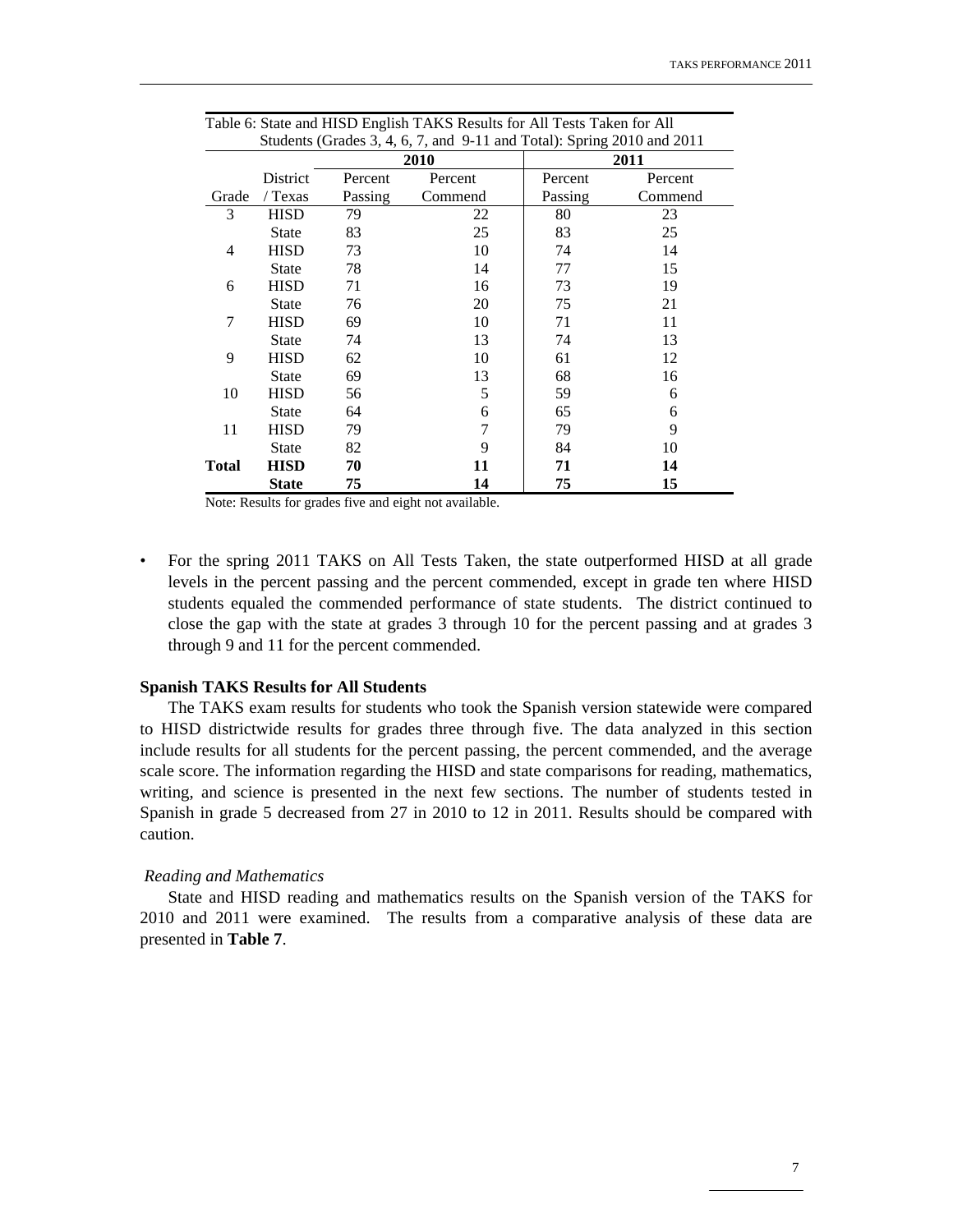|                |                    |                    | 2010               |                     | 2011               |                    |                     |  |
|----------------|--------------------|--------------------|--------------------|---------------------|--------------------|--------------------|---------------------|--|
| Grade          | District/<br>Texas | Percent<br>Passing | Percent<br>Commend | Avg. Scale<br>Score | Percent<br>Passing | Percent<br>Commend | Avg. Scale<br>Score |  |
| Reading        |                    |                    |                    |                     |                    |                    |                     |  |
| 3              | <b>HISD</b>        | 90                 | 48                 | 628                 | 91                 | 49                 | 631                 |  |
|                | <b>State</b>       | 85                 | 38                 | 603                 | 86                 | 39                 | 607                 |  |
| 4              | <b>HISD</b>        | 89                 | 43                 | 666                 | 90                 | 46                 | 671                 |  |
|                | <b>State</b>       | 83                 | 31                 | 636                 | 83                 | 33                 | 640                 |  |
| 5              | <b>HISD</b>        | 85                 | 11                 | 664                 | 67                 | 33                 | 659                 |  |
|                | <b>State</b>       | 73                 | 21                 | 664                 | 76                 | 24                 | 671                 |  |
| <b>Total</b>   | <b>HISD</b>        | 89                 | 46                 | <b>NA</b>           | 90                 | 48                 | <b>NA</b>           |  |
|                | <b>State</b>       | 83                 | 33                 | NA                  | 84                 | 35                 | <b>NA</b>           |  |
| Math           |                    |                    |                    |                     |                    |                    |                     |  |
| 3              | <b>HISD</b>        | 82                 | 33                 | 595                 | 84                 | 37                 | 606                 |  |
|                | <b>State</b>       | 73                 | 24                 | 564                 | 77                 | 26                 | 575                 |  |
| $\overline{4}$ | <b>HISD</b>        | 83                 | 44                 | 651                 | 83                 | 46                 | 654                 |  |
|                | <b>State</b>       | 72                 | 30                 | 612                 | 74                 | 32                 | 617                 |  |
| 5              | <b>HISD</b>        | 67                 | 14                 | 636                 | 31                 | 8                  | 553                 |  |
|                | <b>State</b>       | 44                 | 14                 | 617                 | 49                 | 15                 | 624                 |  |
| <b>Total</b>   | <b>HISD</b>        | 83                 | 37                 | <b>NA</b>           | 84                 | 40                 | <b>NA</b>           |  |
|                | <b>State</b>       | 70                 | 25                 | <b>NA</b>           | 73                 | 27                 | <b>NA</b>           |  |

Table 7: State and HISD Spanish TAKS Results in Reading and Mathematics (Grades 3–5 and Total) for All Students: Spring 2010 and 2011

- In 2011 on the Spanish TAKS reading test, HISD students in grades three and four outperformed their state counterparts as measured at the state passing standard and at the percent commended. HISD third graders reported 91 percent meeting the TAKS state passing standard in reading compared to 86 percent for the state, and HISD fourth graders reported 90 percent passing compared to 83 percent for the state.
- In grades three and four, HISD students outperformed their state counterparts on the Spanish TAKS mathematics test for the percent passing, the percent commended, and the average scale score.
- For all grades combined on both the Spanish reading and mathematics tests, HISD outperformed the state in 2010 and 2011 in the percent passing and the percent commended.

#### *Writing and Science*

State and HISD writing results on the Spanish version of the TAKS for 2010 and 2011 were examined for the fourth grade writing and fifth grade science tests. The results from a comparative analysis of these data are presented in **Table 8**.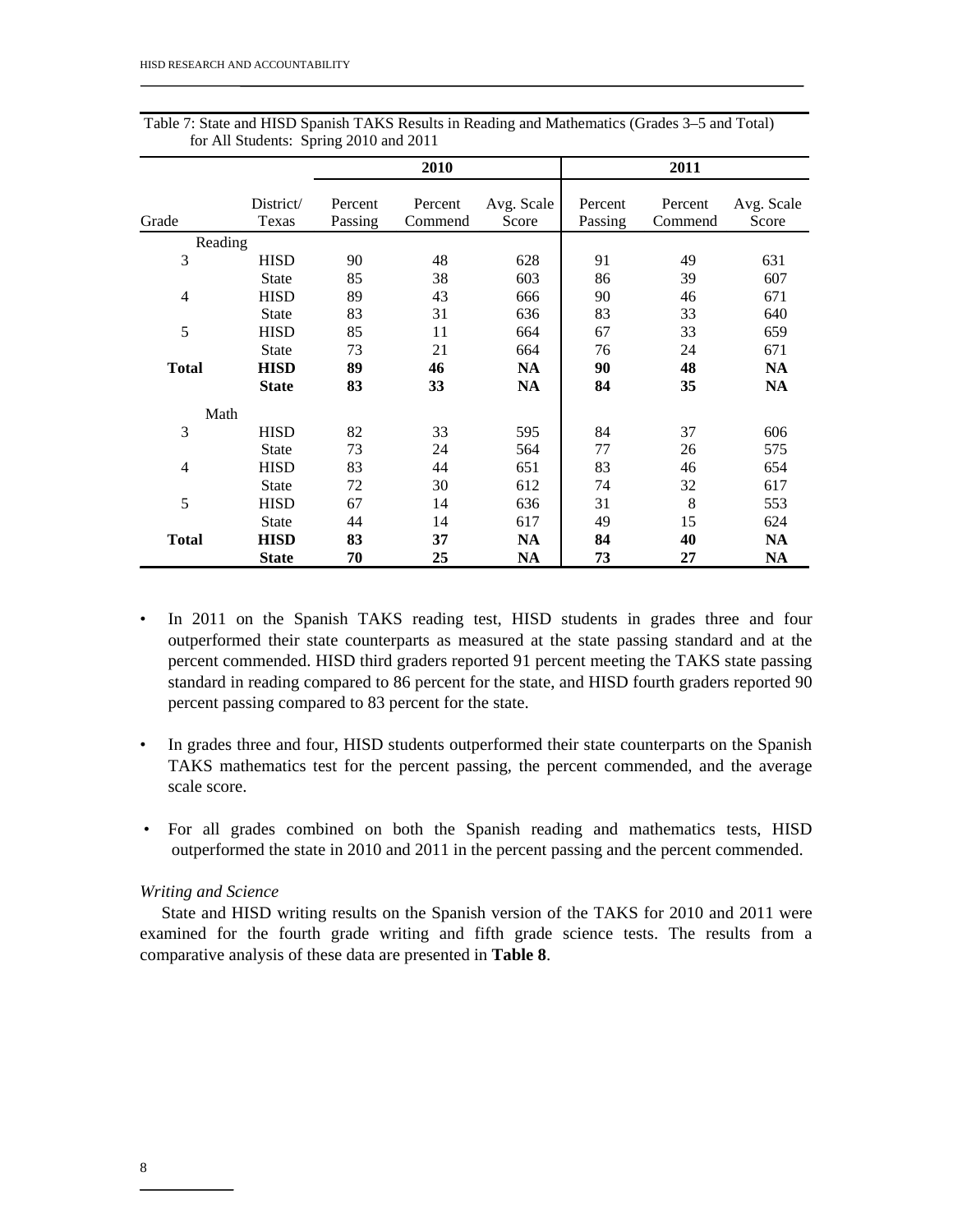|         | Students: Spring $2010$ and $2011$ |                    |                    |                     |                    |                    |                     |  |  |  |
|---------|------------------------------------|--------------------|--------------------|---------------------|--------------------|--------------------|---------------------|--|--|--|
|         |                                    |                    | 2010               |                     | 2011               |                    |                     |  |  |  |
| Grade   | District<br>/ Texas                | Percent<br>Passing | Percent<br>Commend | Avg. Scale<br>Score | Percent<br>Passing | Percent<br>Commend | Avg. Scale<br>Score |  |  |  |
| Writing |                                    |                    |                    |                     |                    |                    |                     |  |  |  |
| 4       | <b>HISD</b>                        | 96                 | 43                 | 2503                | 95                 | 40                 | 2522                |  |  |  |
|         | <b>State</b>                       | 94                 | 32                 | 2440                | 93                 | 28                 | 2433                |  |  |  |
| Science |                                    |                    |                    |                     |                    |                    |                     |  |  |  |
| 5       | <b>HISD</b>                        | 43                 | 17                 | 2055                | 33                 | $\theta$           | 1969                |  |  |  |
|         | State                              | 51                 | 13                 | 2084                | 57                 |                    | 2113                |  |  |  |

| Table 8: State and HISD Spanish TAKS Results in Writing (Grade 4) and Science (Grade 5) for All |                                |  |  |
|-------------------------------------------------------------------------------------------------|--------------------------------|--|--|
|                                                                                                 | Students: Spring 2010 and 2011 |  |  |

- In 2011 on the Spanish TAKS writing test, HISD students outperformed their state counterparts with fourth graders reporting 95 percent meeting the state passing standard compared to 93 percent for the state and 40 percent of HISD fourth graders reaching commended status, compared to 28 percent for the state.
- In 2011, the state outperformed HISD on all measures on the fifth grade Spanish science TAKS. Although it should be noted that only 12 HISD students were tested.

#### *All Tests Taken*

State and HISD results for All Tests Taken on the Spanish version of the TAKS for 2010 and 2011 were examined. The results from a comparative analysis of these data are presented in **Table 9**. All tests taken cannot be calculated for grades with multiple administrations of any subject.

| Table 9: State and HISD Spanish TAKS Results on All Tests Taken for All<br>Students (Grades 3–4 and Total): Spring 2010 and 2011 |              |         |         |         |         |  |  |  |
|----------------------------------------------------------------------------------------------------------------------------------|--------------|---------|---------|---------|---------|--|--|--|
|                                                                                                                                  |              |         | 2010    |         | 2011    |  |  |  |
|                                                                                                                                  | District/    | Percent | Percent | Percent | Percent |  |  |  |
| Grade                                                                                                                            | Texas        | Passing | Commend | Passing | Commend |  |  |  |
| All Tests Taken                                                                                                                  |              |         |         |         |         |  |  |  |
| 3                                                                                                                                | <b>HISD</b>  | 79      | 26      | 81      | 29      |  |  |  |
|                                                                                                                                  | <b>State</b> | 74      | 24      | 78      | 28      |  |  |  |
| 4                                                                                                                                | <b>HISD</b>  | 77      | 20      | 78      | 20      |  |  |  |
|                                                                                                                                  | <b>State</b> | 73      | 14      | 75      | 14      |  |  |  |
| <b>Total</b>                                                                                                                     | <b>HISD</b>  | 78      | 24      | 80      | 26      |  |  |  |
|                                                                                                                                  | <b>State</b> | 74      | 20      | 77      | 22      |  |  |  |

Note: Results for grade five not available.

• In 2011 on the Spanish TAKS test, HISD students outperformed their state counterparts on the percent passing and the percent commended on All Tests Taken for both grades for which All Tests Taken is reported and for both grades combined.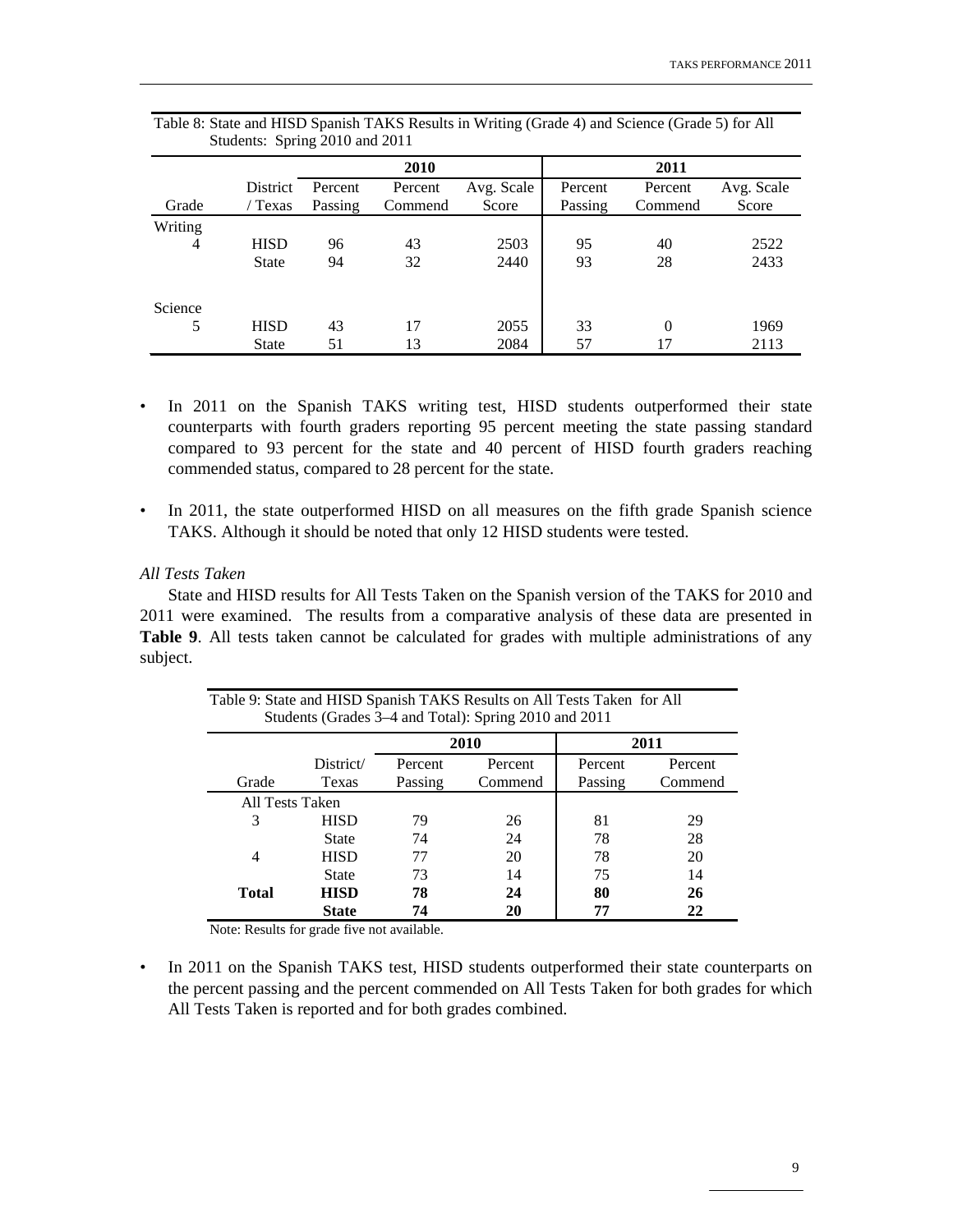#### **Five-Year Performance**

**Figure 1** shows the percent passing at the state standard for 2007 through 2011, for English and Spanish test versions combined. Results from 2010 and 2011 include TAKS and TAKS-A, while previous years include TAKS results only.



**Figure 2** shows the percent commended for 2007 through 2011, for English and Spanish test version combined. Results from 2010 and 2011 include TAKS and TAKS-A, while previous years include TAKS results only.



#### **Commended Performance**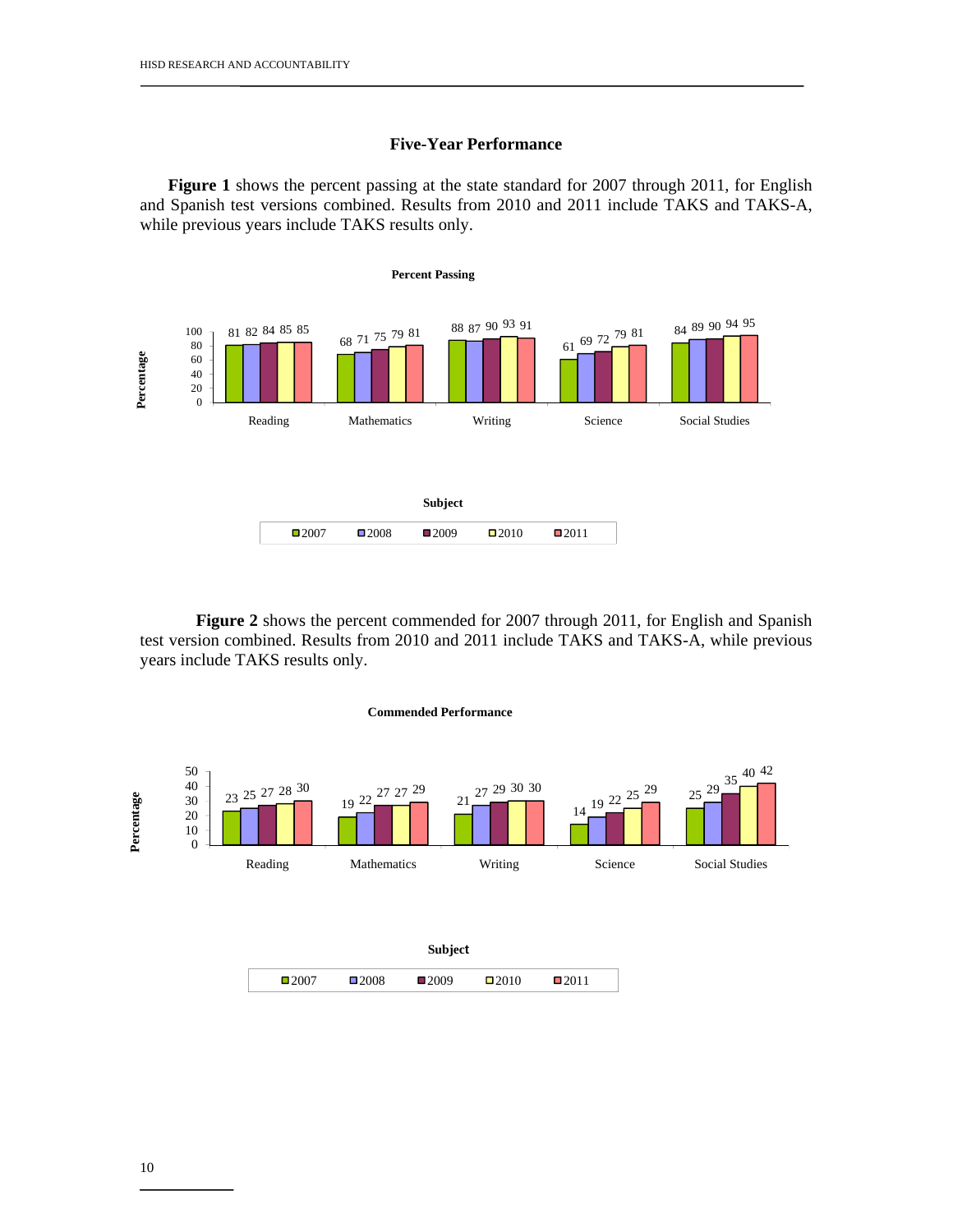#### **Test Version Taken at the District-Level**

The state has developed and administers different versions of the TAKS test based upon students' instructional setting, including the TAKS (Accommodated), TAKS-Alternate (TAKS-Alt), TAKS-Modified (TAKS-M), and the TAKS-LAT. The TAKS (Accommodated) form includes some format accommodations such as larger font and fewer test items per page. The TAKS-Alt is an assessment based on alternate academic achievement standards and is designed for students with significant cognitive disabilities who meet the participation requirements. The TAKS-M is an alternate assessment based on modified academic achievement standards for students receiving special education services who meet eligibility criteria. The TAKS-LAT (Linguistically Accommodated Testing) is a special administration of TAKS for LEP-exempt recent immigrants. LAT administrations are provided in designated grades and subjects.

A count and a descriptive analysis of the number of HISD students tested on the different versions of the TAKS, including TAKS, TAKS-Accommodated, TAKS Modified, TAKS-LAT, and TAKS-Alternate, were summarized for the 2011 TAKS examination for grades 3–11. The districtwide results for reading/English language arts for 2011 are presented in **Table 10** and the 2010 results are presented in **Table 11**.

|       | Table 10: TAKS Test Version: Reading/ELA, Spring 2011, Grades 3–11 |                |               |                   |               |                 |               |                 |               |                  |               |
|-------|--------------------------------------------------------------------|----------------|---------------|-------------------|---------------|-----------------|---------------|-----------------|---------------|------------------|---------------|
|       |                                                                    | TAKS-<br>TAKS- |               |                   |               |                 |               |                 |               |                  |               |
|       | <b>Total Tested</b>                                                | <b>TAKS</b>    |               | <b>TAKS-Accom</b> |               | <b>Modified</b> |               | <b>TAKS-LAT</b> |               | <b>Alternate</b> |               |
| Grade | N                                                                  | N              | $\frac{0}{0}$ | N                 | $\frac{0}{0}$ | N               | $\frac{6}{9}$ | N               | $\frac{6}{9}$ | N                | $\frac{6}{9}$ |
| 3     | 16,224                                                             | 14.981         | 92.3          | 238               | 1.5           | 705             | 4.3           | 117             | 0.7           | 183              | 1.1           |
| 4     | 16.065                                                             | 14.627         | 91.0          | 339               | 2.1           | 784             | 4.9           | 133             | 0.8           | 182              | 1.1           |
| 5     | 14,902                                                             | 13,595         | 91.2          | 351               | 2.4           | 792             | 5.3           | $\theta$        | $\theta$      | 164              | 1.1           |
| 6     | 12.465                                                             | 11,158         | 89.5          | 335               | 2.7           | 685             | 5.5           | 136             | 1.1           | 151              | 1.2           |
| 7     | 12,351                                                             | 10.981         | 88.9          | 393               | 3.2           | 672             | 5.4           | 148             | 1.2           | 157              | 1.3           |
| 8     | 12,199                                                             | 10.984         | 90.0          | 421               | 3.4           | 649             | 5.3           | $\theta$        | $\theta$      | 145              | 1.2           |
| 9     | 13.113                                                             | 11.757         | 89.7          | 653               | 5.0           | 565             | 4.3           | $\theta$        | $\theta$      | 138              | 1.0           |
| 10    | 11,149                                                             | 9.954          | 89.3          | 446               | 4.0           | 370             | 3.3           | 268             | 2.4           | 111              | 1.0           |
| 11    | 10.010                                                             | 9.193          | 91.8          | 371               | 3.7           | 336             | 3.4           | $\Omega$        | $\Omega$      | 110              | 1.1           |
| Total | 118,478                                                            | 107.230        | 90.5          | 3,547             | 3.0           | 5,558           | 4.7           | 802             | 0.7           | 1,341            | 1.1           |

| Table 11: TAKS Test Version: Reading/ELA, Spring 2010, Grades 3–11 |         |             |               |                   |               |                 |               |                 |               |                  |               |  |
|--------------------------------------------------------------------|---------|-------------|---------------|-------------------|---------------|-----------------|---------------|-----------------|---------------|------------------|---------------|--|
| TAKS-                                                              |         |             |               |                   |               |                 |               |                 |               |                  | TAKS-         |  |
| <b>Total Tested</b>                                                |         | <b>TAKS</b> |               | <b>TAKS-Accom</b> |               | <b>Modified</b> |               | <b>TAKS-LAT</b> |               | <b>Alternate</b> |               |  |
| Grade                                                              | N       | N           | $\frac{6}{9}$ | N                 | $\frac{6}{9}$ | N               | $\frac{6}{6}$ | N               | $\frac{6}{9}$ | N                | $\frac{6}{9}$ |  |
| 3                                                                  | 16,356  | 15,237      | 93.2          | 192               | 1.2           | 741             | 4.5           | 15              | 0.1           | 171              | 1.0           |  |
| 4                                                                  | 15.767  | 14.542      | 92.2          | 317               | 2.0           | 763             | 4.8           | 1               | 0.0           | 144              | 0.9           |  |
| 5                                                                  | 14,120  | 12,853      | 91.0          | 296               | 2.1           | 814             | 5.8           | $\overline{0}$  | 0.0           | 157              | 1.1           |  |
| 6                                                                  | 12.469  | 11,201      | 89.8          | 375               | 3.0           | 745             | 6.0           | 9               | 0.1           | 139              | 1.1           |  |
| 7                                                                  | 12,445  | 11.194      | 89.9          | 405               | 3.3           | 714             | 5.7           | $\Omega$        | 0.0           | 132              | 1.1           |  |
| 8                                                                  | 11,970  | 10,681      | 89.2          | 417               | 3.5           | 735             | 6.1           | $\Omega$        | 0.0           | 137              | 1.1           |  |
| 9                                                                  | 13.537  | 12,162      | 89.8          | 625               | 4.6           | 638             | 4.7           | $\Omega$        | 0.0           | 112              | 0.8           |  |
| 10                                                                 | 11.096  | 10.119      | 91.2          | 397               | 3.6           | 391             | 3.5           | 72              | 0.6           | 117              | 1.1           |  |
| 11                                                                 | 9.914   | 9.146       | 92.3          | 286               | 2.9           | 367             | 3.7           | $\theta$        | 0.0           | 115              | 1.2           |  |
| <b>Total</b>                                                       | 117,674 | 107.135     | 91.0          | 3,310             | 2.8           | 5,908           | 5.0           | 97              | 0.1           | 1,224            | 1.0           |  |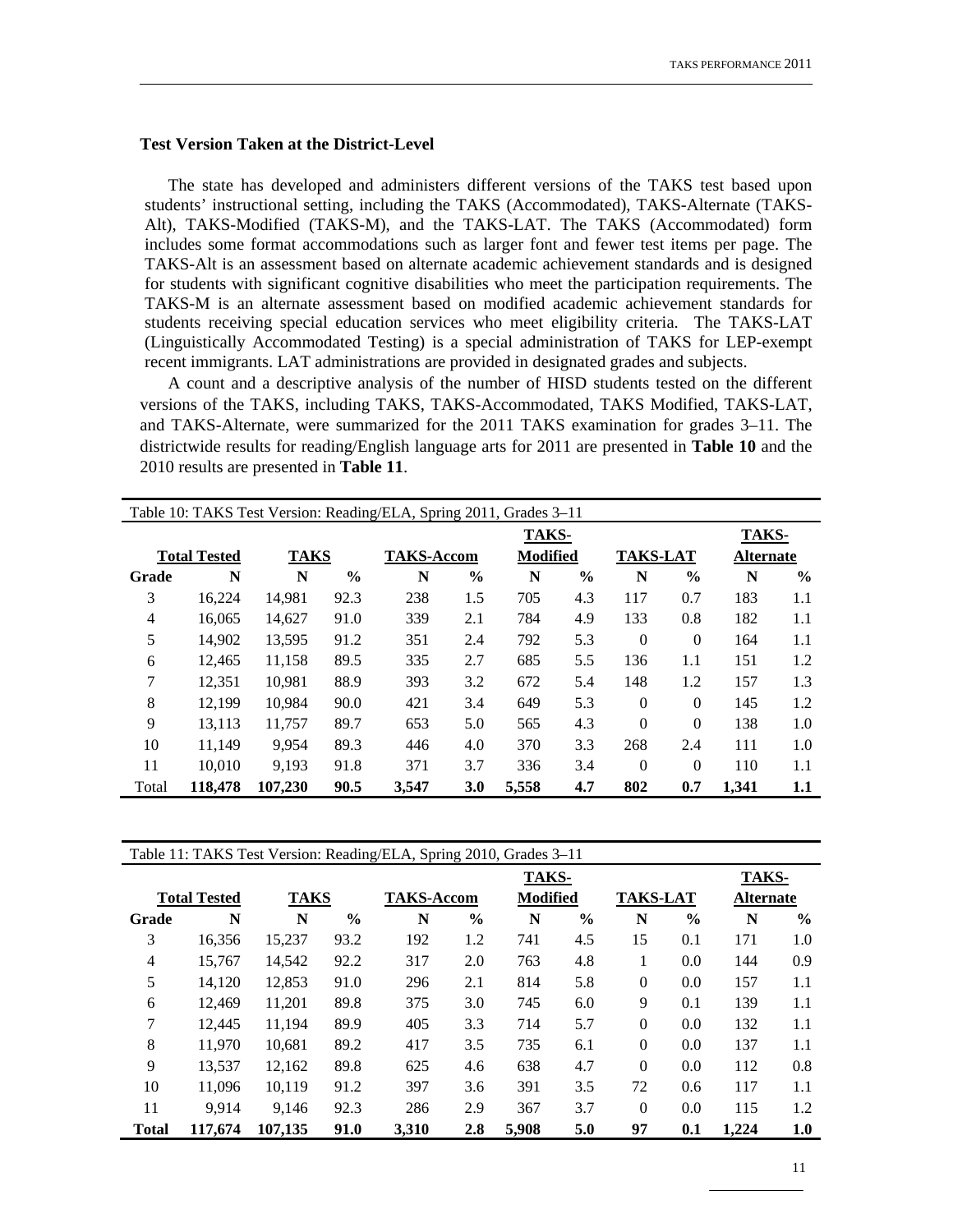- The number of HISD students tested on state reading/English language arts TAKS assessments in 2011 was 118,478; 107,230 of whom were tested on TAKS. The percent of students tested on the TAKS ranged from a low of 88.9 in grade 7 to a high of 92.3 in grade 3. In 2011, 3,547 students took the TAKS-Accommodated, 5,558 took the TAKS-Modified, 802 took the TAKS-LAT, and 1,341 took the TAKS-Alternate.
- In 2011, the district reduced the total number of students tested on the reading/ELA TAKS-M from 5,908 in 2010 to 5,558 in 2011.

**Table 12** presents a count and a descriptive analysis of the number of HISD students tested on the different versions of the TAKS, including TAKS, TAKS-Accommodated, TAKS Modified, TAKS-LAT, and TAKS-Alternate, for the 2011 TAKS mathematics examination for grades 3–11. **Table 13** presents the test version taken results for 2010.

| Table 12: TAKS Test Version: Mathematics, Spring 2011, Grades 3–11 |         |             |               |                |               |                 |               |                 |               |                  |               |  |
|--------------------------------------------------------------------|---------|-------------|---------------|----------------|---------------|-----------------|---------------|-----------------|---------------|------------------|---------------|--|
|                                                                    |         |             |               | TAKS-<br>TAKS- |               |                 |               |                 |               |                  |               |  |
| <b>Total Tested</b>                                                |         | <b>TAKS</b> |               | TAKS-Accom.    |               | <b>Modified</b> |               | <b>TAKS-LAT</b> |               | <b>Alternate</b> |               |  |
| Grade                                                              | N       | N           | $\frac{6}{9}$ | N              | $\frac{0}{0}$ | N               | $\frac{0}{0}$ | N               | $\frac{6}{9}$ | N                | $\frac{6}{9}$ |  |
| 3                                                                  | 16.336  | 15,011      | 91.9          | 264            | 1.6           | 657             | 4.0           | 221             | 1.3           | 183              | 1.1           |  |
| $\overline{4}$                                                     | 16,171  | 14,647      | 90.6          | 386            | 2.4           | 727             | 4.5           | 229             | 1.4           | 182              | 1.1           |  |
| 5                                                                  | 14.897  | 13,626      | 91.5          | 396            | 2.7           | 711             | 4.8           | $\Omega$        | $\Omega$      | 164              | 1.1           |  |
| 6                                                                  | 12.569  | 11,183      | 89.0          | 350            | 2.8           | 655             | 5.2           | 230             | 1.8           | 151              | 1.2           |  |
| 7                                                                  | 12,476  | 11,029      | 88.4          | 390            | 3.1           | 652             | 5.2           | 248             | 2.0           | 157              | 1.3           |  |
| 8                                                                  | 12.197  | 10.970      | 89.9          | 416            | 3.4           | 666             | 5.5           | $\Omega$        | $\Omega$      | 145              | 1.2           |  |
| 9                                                                  | 12,923  | 11,589      | 89.7          | 621            | 4.8           | 575             | 4.4           | $\Omega$        | $\Omega$      | 138              | 1.1           |  |
| 10                                                                 | 11.097  | 9.908       | 89.3          | 420            | 3.8           | 413             | 3.7           | 245             | 2.2           | 111              | 1.0           |  |
| 11                                                                 | 9.944   | 9.117       | 91.7          | 368            | 3.7           | 349             | 3.5           | $\Omega$        | $\theta$      | 110              | 1.1           |  |
| Total                                                              | 118,610 | 107.080     | 90.3          | 3,611          | 3.0           | 5.405           | 4.6           | 1.173           | 1.0           | 1.341            | 1.1           |  |

| Table 13: TAKS Test Version: Mathematics, Spring 2010, Grades 3-11 |         |                |               |             |               |          |               |                 |               |                  |               |  |
|--------------------------------------------------------------------|---------|----------------|---------------|-------------|---------------|----------|---------------|-----------------|---------------|------------------|---------------|--|
|                                                                    |         | TAKS-<br>TAKS- |               |             |               |          |               |                 |               |                  |               |  |
| <b>Total Tested</b>                                                |         | <b>TAKS</b>    |               | TAKS-Accom. |               | Modified |               | <b>TAKS-LAT</b> |               | <b>Alternate</b> |               |  |
| Grade                                                              | N       | N              | $\frac{6}{6}$ | N           | $\frac{6}{6}$ | N        | $\frac{6}{9}$ | N               | $\frac{6}{9}$ | N                | $\frac{6}{6}$ |  |
| 3                                                                  | 16.374  | 15,280         | 93.3          | 223         | 1.4           | 681      | 4.2           | 19              | 0.1           | 171              | 1.0           |  |
| 4                                                                  | 15,777  | 14.587         | 92.5          | 355         | 2.3           | 689      | 4.4           | $\overline{2}$  | 0.0           | 144              | 0.9           |  |
| 5                                                                  | 14.130  | 12.887         | 91.2          | 326         | 2.3           | 760      | 5.4           | $\Omega$        | 0.0           | 157              | 1.1           |  |
| 6                                                                  | 12.480  | 11,230         | 90.0          | 400         | 3.2           | 701      | 5.6           | 10              | 0.1           | 139              | 1.1           |  |
| 7                                                                  | 12.475  | 11,231         | 90.0          | 400         | 3.2           | 712      | 5.7           | $\Omega$        | 0.0           | 132              | 1.1           |  |
| 8                                                                  | 11.978  | 10.667         | 89.1          | 427         | 3.6           | 747      | 6.2           | $\overline{0}$  | 0.0           | 137              | 1.1           |  |
| 9                                                                  | 13.343  | 11,983         | 89.8          | 579         | 4.3           | 670      | 5.0           | $\Omega$        | 0.0           | 111              | 0.8           |  |
| 10                                                                 | 10.948  | 10.026         | 91.6          | 399         | 3.6           | 406      | 3.7           | $\Omega$        | 0.0           | 117              | 1.1           |  |
| 11                                                                 | 9.886   | 9.081          | 91.9          | 291         | 2.9           | 399      | 4.0           | $\Omega$        | 0.0           | 115              | 1.2           |  |
| <b>Total</b>                                                       | 117.391 | 106.972        | 91.1          | 3.400       | 2.9           | 5.765    | 4.9           | 31              | 0.0           | 1,223            | 1.0           |  |

• In 2011, the number of HISD students tested on state TAKS mathematics assessments was 118,610; 107,080 of whom were tested on TAKS. The percent of students tested on the TAKS ranged from a low of 88.4 in grade 7 to a high of 91.9 in grade 3. In 2011, 3,611